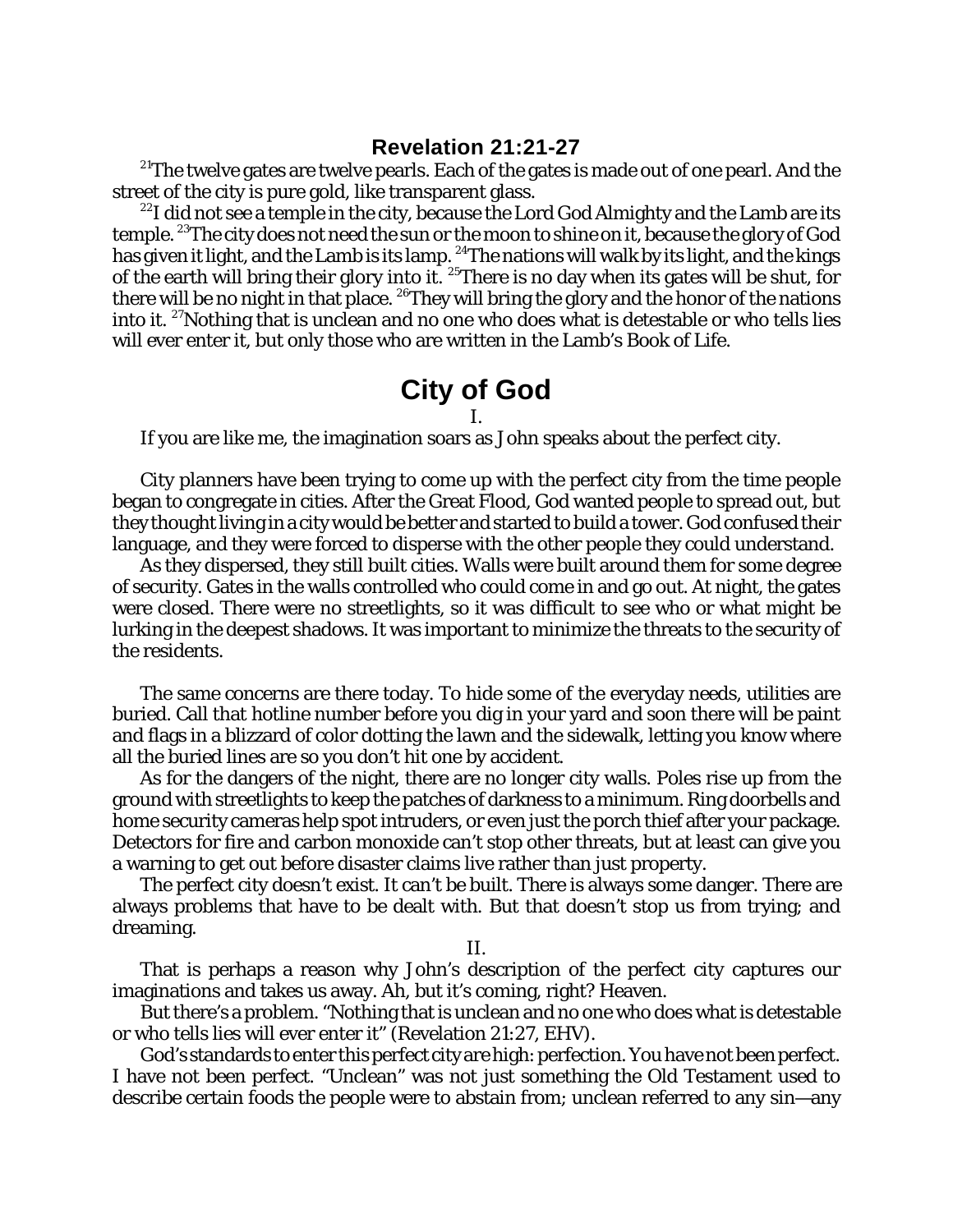slight deviation from any part of God's Law—that made them unfit for worship.

One who does what is detestable. The word in Greek for detestable refers to something disgusting that arouses God's wrath. Paul referred to several Old Testament references when he said: "There is no one who does what is good; there is not even one" (Romans 3:12, EHV). In God's eyes, every human being is detestable.

"Or who tells lies." It might be tempting to think that not every lie is wrong, or that lying is insignificant. Not so. And not one of us can say that we always speak the truth, the whole truth, and nothing but the truth—all the time.

Each of us, therefore, is ineligible to enter this most wonderful place.

III.

John's vision of the perfect city, however, revolves around a very important figure: the Lamb. There was one more important phrase to that final verse of today's text: "Nothing that is unclean and no one who does what is detestable or who tells lies will ever enter it, but only those who are written in the Lamb's Book of Life" (Revelation 21:27, EHV). The Lamb's Book of Life changes our status—not because of who *we* are, but because of what *he* did.

Last week we spoke about (agape) love—that kind of love that is self-sacrificing love. That's why the Holy Spirit makes the Lamb a central part in this vision given to John. It is the Lamb who makes it possible for us to enter this perfect city.

The Lamb's Book of Life would not exist but for the perfect, self-sacrificing love Jesus showed by giving his life as the ransom for all people. Recently we spoke about another part of John's vision—of those continuing to come out of the Great Tribulation. They came out from this life and entered eternal life because "They have washed their robes and made them white in the blood ofthe Lamb" (Revelation 7:14,EHV). The same John who recorded this vision of Revelation says elsewhere: "The blood of Jesus Christ, his Son, cleanses us from all sin" (1 John 1:7, EHV). Believers from every time and place—from Adam and Eve to the last believer on earth—have their names written in the Lamb's Book of Life because the blood of the Lamb cleanses us from all sin and gives us his righteousness, by which our names are recorded in his Book of Life.

IV.

Because of Jesus, each of us, as a believer, *is* eligible to enter this place.

"The twelve gates are twelve pearls. Each of the gates is made out of one pearl. And the street of the city is pure gold, like transparent glass" (Revelation 21:21, EHV). Pearls, *real* pearls, are expensive. John describes something impossible: each gate of the city is made from one giant pearl. There is only one street in this city, and it is paved with gold—like transparent glass. Opulence is a way to make our limited human understanding picture the most beautiful thing imaginable; even *beyond* imagination; beyond our wildest dreams.

"I did not see a temple in the city, because the Lord God Almighty and the Lamb are its temple" (Revelation 21:22, EHV). The temple was the central feature of Jerusalem in Bible times. That was where the people gathered for worship of the One true God.

The temple was a sanctuary. It was a place to find relief from the sins that separated a person from God. It was a place to escape the cares and worries of everyday life and focus on the *spiritual* things God wanted his people to remember. He wanted them to focus on him and be devoted to him.

Inside the temple complex was a place called the Holy of Holies, or the Most Holy Place; it's dimensions were a perfect cube. There was where God promised to dwell with his people. When John saw the dimensions of the city in his vision earlier in this chapter, he